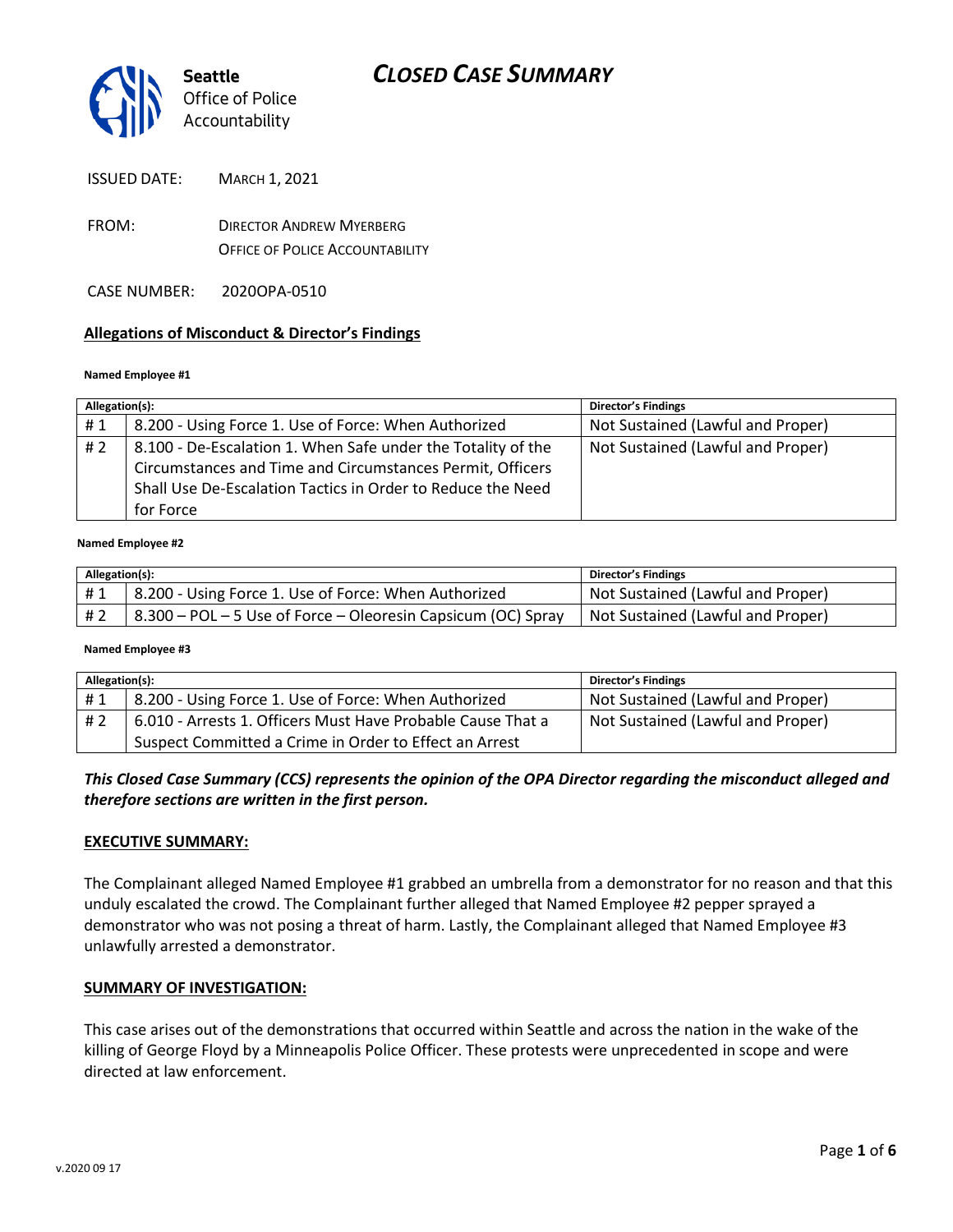

*Office of Police Accountability*

OPA CASE NUMBER: 2020OPA-0510

This incident occurred on July 25, 2020. The demonstrations that took place on that day were the largest since the protests began in late May/early June. As a general matter, a large crowd marched from South Seattle to the East Precinct. Along the way, individuals within the crowd caused property damage, including shattering the windows of businesses and setting trailers and other buildings on fire in a cordoned off area in the vicinity of the Youth Service Center. SPD additionally reported that demonstrators threw at least one explosive device at the East Precinct, which caused damage to the precinct wall.

As demonstrators passed the East Precinct and walked towards Cal Anderson Park, officers emerged from the precinct and proceeded towards the crowd. SPD issued a number of dispersal orders, which were not complied with. Ultimately, both groups clashed repeatedly, resulting in numerous uses of force over a prolonged period of time. As a result, OPA received and/or initiated multiple investigation, including this case.

Named Employee #1 (N#1) and Named Employee #2 (NE#2) were assigned as bicycle officers. Both were tasked with moving the crowd back and assisting in the dispersal of demonstrators. Prior to them doing so, multiple audible dispersal orders had been given by an SPD commander.

As NE#1 and NE#2 worked with other officers to push the crowd back, NE#1 focused on a group of individuals with umbrellas and shields facing them. NE#1 gave the crowd several orders to move back but the individuals did not do so. NE#1 moved forward and grabbed an umbrella from an individual in the crowd and pulled it away. At this point, a second demonstrator who had a shield held up advanced towards NE#1 and appeared to make contact with NE#1. In response, NE#1 grabbed the shield and began to struggle with that individual. Named Employee #3 (NE#3), a sergeant, moved towards them in order to assist NE#1. At that time, he observed another demonstrator – referred to here as "Subject #1" – also appear to strike NE#1. NE#3 grabbed at Subject #1, who pushed back towards NE#3. NE#3 tried to pull Subject #1 down to the ground and, in response, Subject #1 struck at NE#3 with his fists. NE#3 then pulled Subject #1 down to the ground with the help of other officers. The officers continued to struggle with Subject #1. During this time, NE#3 brought his knee down on top of Subject #1's legs to stop him from fighting. NE#1 did not strike Subject #1 and used control holds and body weight to try to stop him from further resisting and to arrest him.

As this was going on, NE#2 observed the altercation and ran over. He repeatedly yelled: "Back up!" He appeared to deploy pepper spray four times, the first three in quick succession. The first time was towards a male holding a bike who had taken several steps forward towards the altercation and arrest ("Subject #2"). The second time was towards a demonstrator wearing all black and holding an open umbrella who was in the immediate vicinity of the arrest and was moving forward ("Subject #3"). The third deployment was at a man holding a phone towards the officers and who was not backing up ("Subject #4"). The fourth deployment occurred approximately 10 seconds later and was towards another male who, while yelling profanity, stepped towards officer ("Subject #5"). After the fourth deployment, NE#2 moved over to assist officers in taking Subject #1 into custody. NE#2, like NE#1, did not strike Subject #1 and used control holds and body weight to try to stop him from further resisting and to arrest him.

OPA later received a complaint from an individual who was present at the demonstration and recorded portions of the incident on video (the "Complainant"). The Complainant primarily contended that NE#1 tearing the umbrella away and NE#2 pepper spraying Subject #4 were improper. This investigation ensued. During its intake, OPA identified additional allegations against NE#1, NE#2, and NE#3.

#### **ANALYSIS AND CONCLUSIONS:**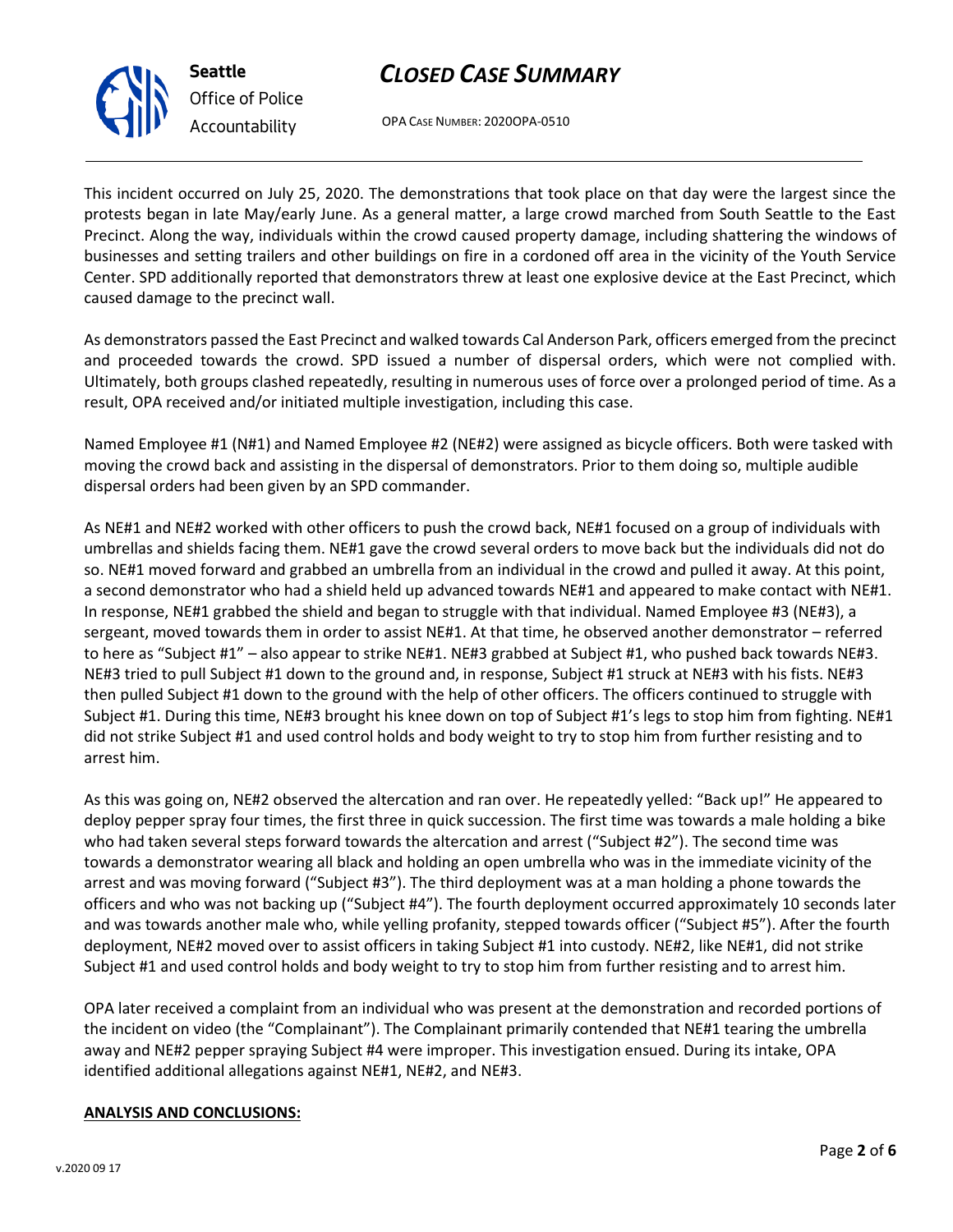**Seattle** *Office of Police Accountability*

OPA CASE NUMBER: 2020OPA-0510

## **Named Employee #1 - Allegation #1** *8.200 - Using Force 1. Use of Force: When Authorized*

SPD Policy 8.200(1) requires that force used by officers be reasonable, necessary and proportional. Officers shall only use "objectively reasonable force, proportional to the threat or urgency of the situation, when necessary, to achieve a law-enforcement objective." Whether force is reasonable depends "on the totality of the circumstances" known to the officers at the time of the force and must be balanced against "the rights of the subject, in light of the circumstances surrounding the event." (SPD Policy 8.050.) The policy lists a number of factors that should be weighed when evaluating reasonableness. (*See id*.) Force is necessary where "no reasonably effective alternative to the use of force appeared to exist" and "the amount of force used was reasonable to effect the lawful purpose intended." (*Id*.) Lastly, the force used must be proportional to the threat posed to the officer. (*Id*.)

NE#1 used force to pull the umbrella away from a demonstrator, to prevent the individual with a shield from striking him, and then to assist another officer in taking a third individual into custody. At no point did NE#1 use strikes or anything other than low-level force.

NE#1 had the legal right to seize the umbrella. The officers had been trying to move the crowd of demonstrators back without success. In addition, demonstrators used the umbrellas and shields to strike officers (as was seen during this incident), to shield demonstrators throwing objects, and to create blockades to prevent officers from moving crowds back. Accordingly, taking the umbrella was permissible to effectuate the moving of the crowd and the force used to do so was both necessary and proportional.

Moreover, the force used during the struggle with the individual with the shield was permissible given that – as indicated by the video – that individual assaulted NE#1. Indeed, NE#1 could likely have used a higher level of force than he did under the circumstances.

Lastly, the force used to assist other officers with taking Subject #1 into custody was also permissible. NE#1 was permitted to rely upon the probable cause established by the other officers and, given that there was the legal authority to arrest Subject #1, he was entitled to use force to effectuate taking Subject #1 into custody. The force NE#1 used was comprised of body weight and control holds. This was within policy under these circumstances.

Accordingly, OPA recommends that this allegation be Not Sustained – Lawful and Proper.

Recommended Finding: **Not Sustained (Lawful and Proper)**

### **Named Employee #1 - Allegation #2**

## *8.100 - De-Escalation 1. When Safe under the Totality of the Circumstances and Time and Circumstances Permit, Officers Shall Use De-Escalation Tactics in Order to Reduce the Need for Force*

"De-escalation tactics and techniques are actions used by officers, when safe and without compromising law enforcement priorities, that seek to minimize the likelihood of the need to use force during an incident and increase the likelihood of voluntary compliance." (SPD Policy 8.100-POL)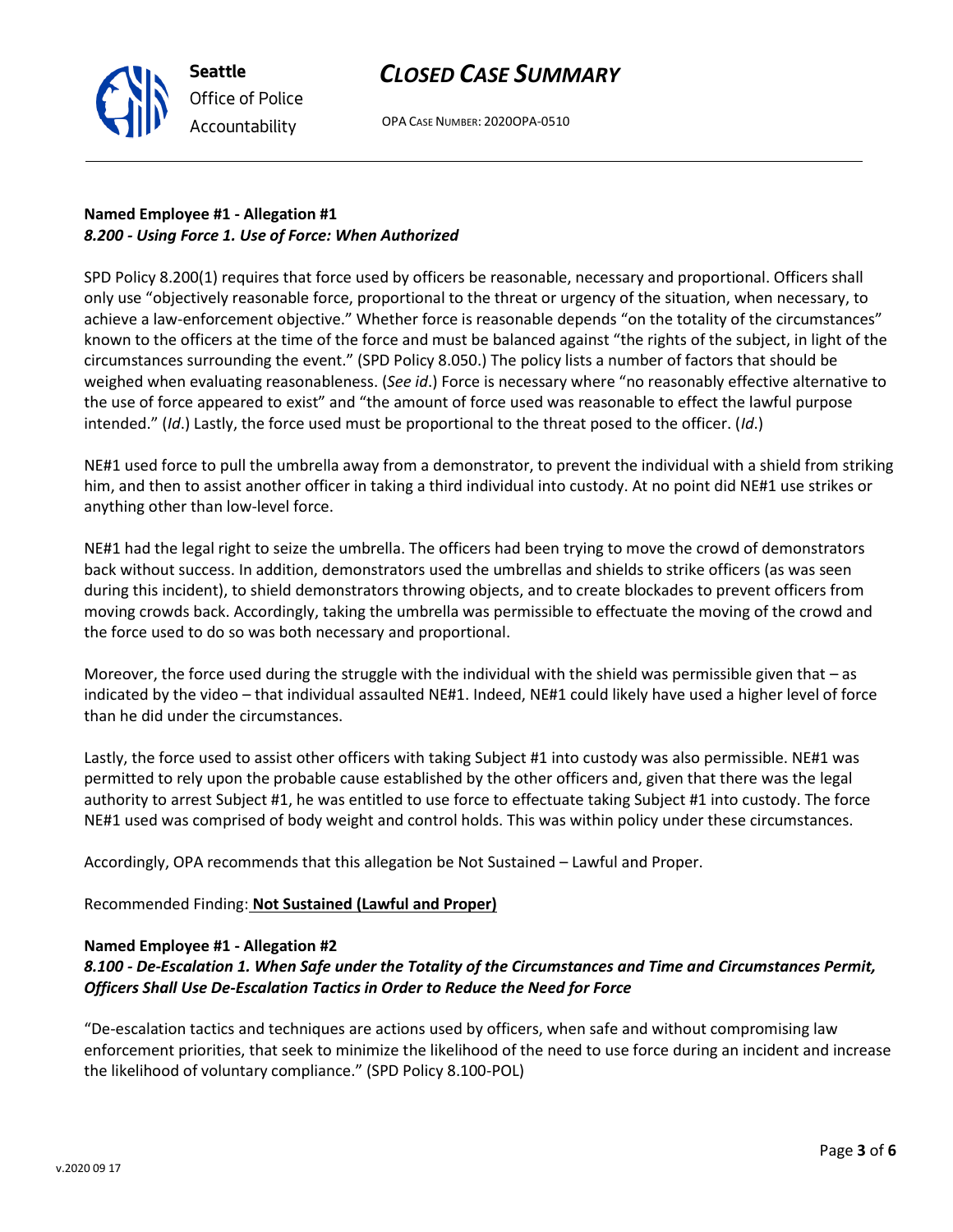OPA CASE NUMBER: 2020OPA-0510

The policy further instructs that: "When safe and feasible under the totality of circumstances, officers shall attempt to slow down or stabilize the situation so that more time, options and resources are available for incident resolution." (SPD Policy 8.100-POL-1) Officers are also required, "when time and circumstances permit," to "consider whether a subject's lack of compliance is a deliberate attempt to resist or an inability to comply based on factors" such as "mental impairment…drug interaction…[and/or] behavioral crisis." (*Id*.) These mental and behavioral factors should be balanced by the officer against the facts of the incident "when deciding which tactical options are the most appropriate to bring the situation to a safe resolution." (*Id*.)

(*Id*.) De-escalation is inarguably a crucial component of the Department's obligations under the Consent Decree; however, it is not purposed to act as an absolute bar to enforcing the law when necessary. That being said, where officers fail to fully de-escalate and instead act in a manner that increases the need for force and the level of force used, such conduct is inconsistent with the Department's policy and expectations.

At the time that NE#1 seized the umbrella, the demonstrators in the vicinity, including the individual holding the umbrella, had been given lawful orders to disperse and numerous directions to move back. They did not do so. NE#1 articulated that he had been instructed to move the crowd back and, based on the continued lack of movement from the demonstrators, he did not believe that they were going to comply. As such, he and other officers proceeded to push the crowd. As discussed above, NE#1 articulated the threat posed by the umbrella and why he felt it was necessary to remove it. OPA finds this to have been reasonable.

OPA also concludes that the repeated orders given by NE#1 and other officers, as well as the time they gave demonstrators to comply, constituted sufficient de-escalation. At the time NE#1 began to move the crowd back, further de-escalation was not required. In addition, NE#1 expressed that additional de-escalation prior to grabbing the umbrellas would have compromised legitimate law enforcement priorities. OPA finds that this is supported by the BWV. Lastly, OPA does not believe that NE#1's conduct unduly escalated the crowd. Notably, the crowd was already escalated and had been engaged in altercations with officers throughout the day.

For these reasons, OPA recommends that this allegation be Not Sustained – Lawful and Proper.

Recommended Finding: **Not Sustained (Lawful and Proper)**

### **Named Employee #2 - Allegation #1** *8.200 - Using Force 1. Use of Force: When Authorized*

OPA evaluates NE#2's force used to effectuate the arrest of Subject #1 here and addresses his OC spray deployments in the context of Allegation #2, below.

After deploying OC spray towards Subject #5, NE#2 moved towards the officers who were holding Subject #1 down. Subject #1 was continuing to physically resist officers. NE#2 grabbed his hand and pulled it behind his back. NE#2 further pushed down on Subject #1's head to control his body. NE#2 used no other force.

Under the circumstances and given that Subject #1 was actively resisting officers, the force NE#2 used was consistent with policy. Notably, he used no strikes and only applied that force needed to control Subject #1's body, to prevent him from further resisting, and to handcuff him. Once this was accomplished, NE#2 ceased using force altogether.



**Seattle** *Office of Police Accountability*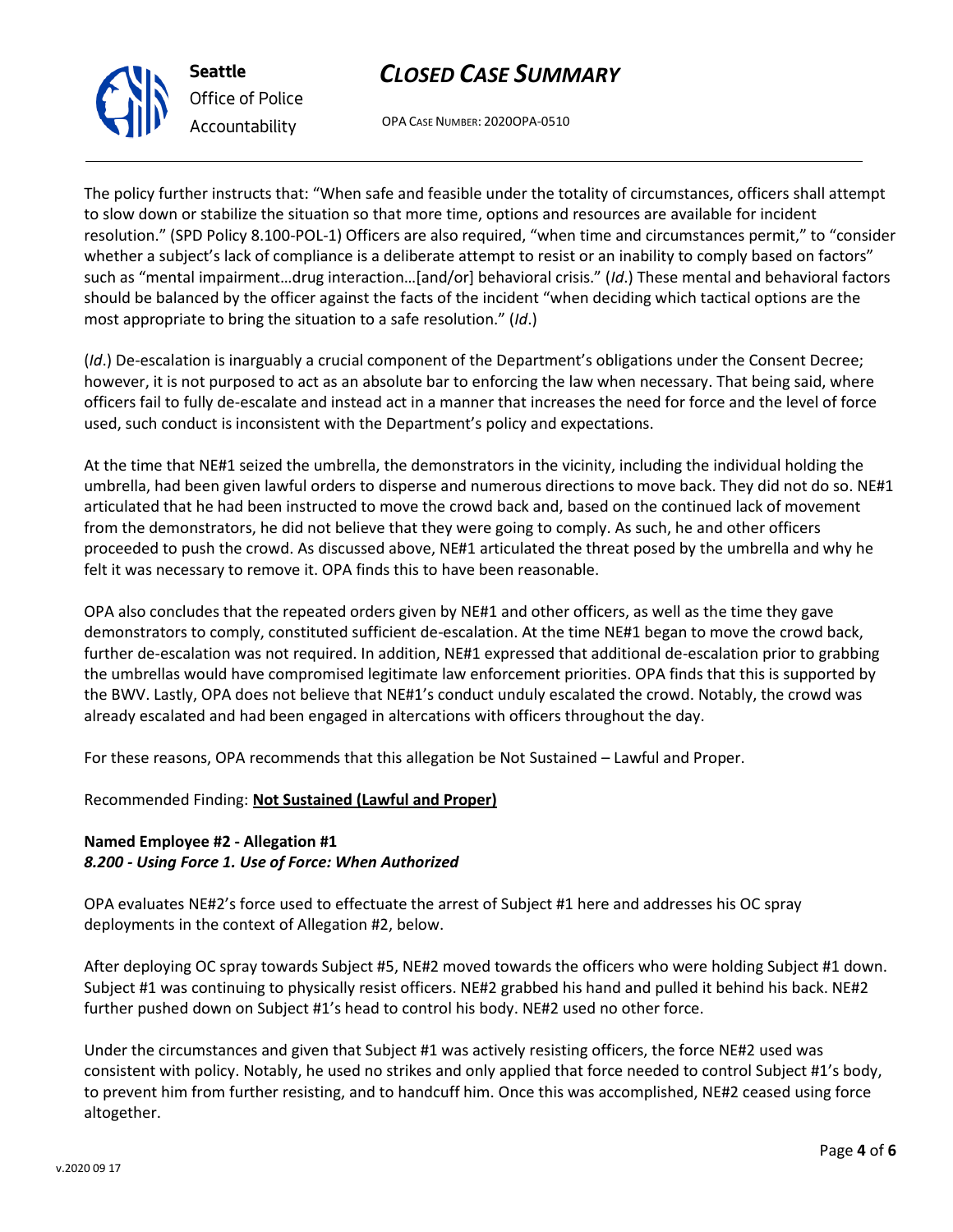

OPA CASE NUMBER: 2020OPA-0510

Accordingly, OPA recommends that this allegation be Not Sustained – Lawful and Proper.

Recommended Finding: **Not Sustained (Lawful and Proper)**

### **Named Employee #2 - Allegation #2** *8.300 – POL – 5 Use of Force – Oleoresin Capsicum (OC) Spray*

SPD Policy 8.300-POL-5 governs the use of OC spray. SPD Policy 8.300-POL-5(3) specifically requires that: "Officers will use OC spray, including for crowd dispersal or protection, only when such force is objectively reasonable, necessary, and proportional."

Of the four OC spray deployments by NE#2, OPA finds that the first, second, and fourth were clearly within policy. In all three situations, the individuals sprayed were all moving towards officers who were actively engaged with demonstrators. Even if those individuals did not intend to harm officers or interfere in the arrests, NE#2's perception that they were engaging in actions that created a threat to officers was reasonable under the circumstances and he, thus, satisfied the elements of this policy.

The third deployment, which is the one identified by the Complainant, was the most questionable. There, NE#1 briefly deployed OC spray at Subject #4, who was in the immediate vicinity of Subject #2, but was not actively advancing towards the officers and was holding a phone in the air.

At his OPA interview, NE#2 stated that the deployment was appropriate as Subject #4 was standing near the altercations and arrests, was not moving away, and could have advanced towards officers, thus placing them in danger. NE#2 believed that the deployment was appropriate to move demonstrators, including Subject #4, back and to create a buffer to ensure officer safety.

While a close call, OPA ultimately finds that this use of force did not violate policy. Fundamental to this determination is the recognition that it was a chaotic situation with multiple ongoing altercations and arrests, as well as that officers had been subjected to violence earlier and several individuals had advanced towards the officers at that time. OPA also notes that NE#2 was required to make a split-second decision based on the immediacy of what he was facing. While, in hindsight, better judgement – including not deploying at Subject #4 – would have been optimal, this does not cause NE#2's force to be inconsistent with policy.

Accordingly, when applying a preponderance of the evidence standard, OPA recommends that this allegation be Not Sustained – Lawful and Proper.

Recommended Finding: **Not Sustained (Lawful and Proper)**

## **Named Employee #3 - Allegation #1** *8.200 - Using Force 1. Use of Force: When Authorized*

NE#3 used force to grab Subject #1, to pull him down to the ground, and then to subdue him. At that time, NE#3 observed Subject #1 engage in assaultive conduct, which was supported by the BWV. Moreover, Subject #1 tried to punch NE#3. Given this, NE#3 was entitled to use force to stop Subject #1 from continuing to engage in that conduct